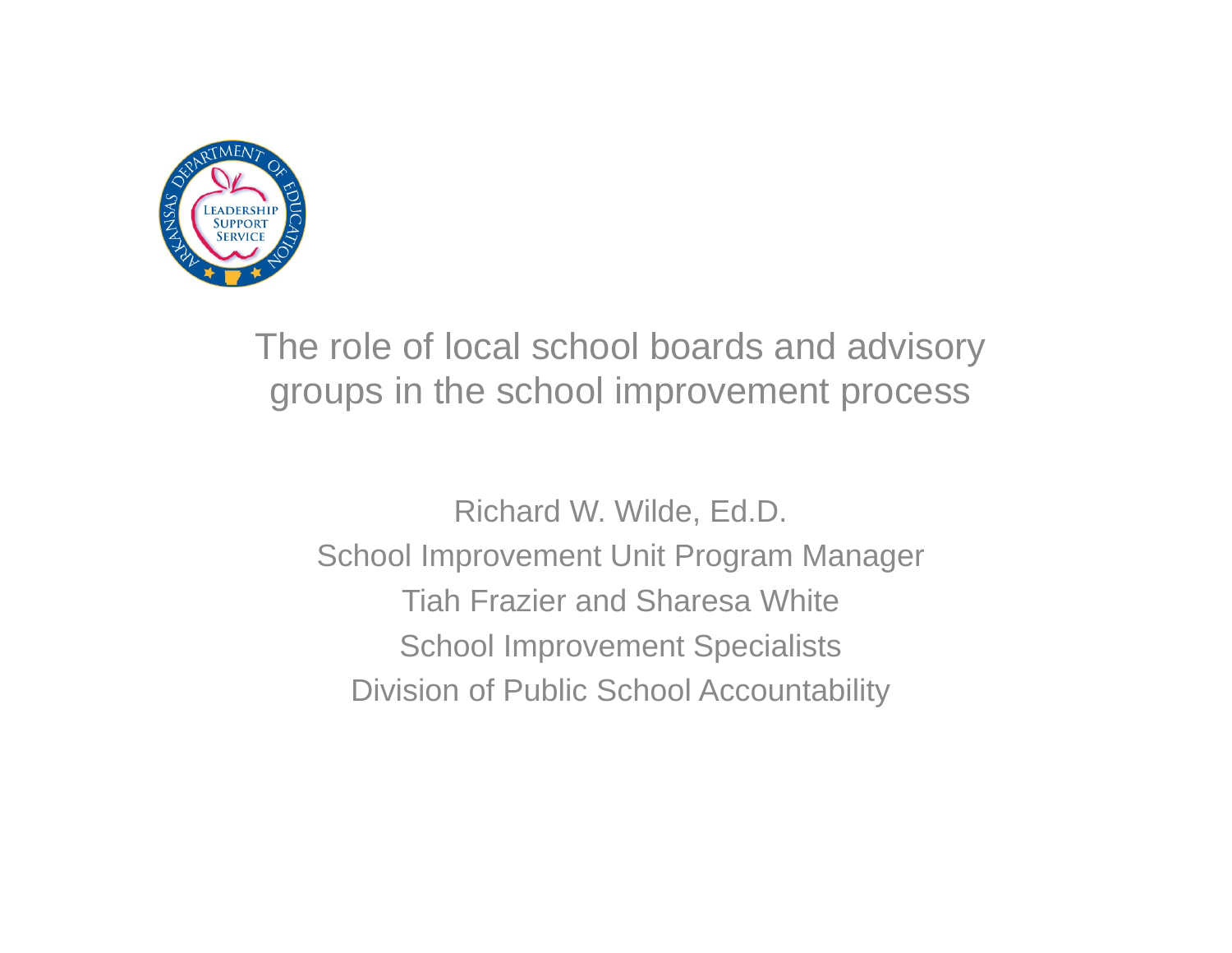

## School Improvement Process



Arkansas Comprehensive School Improvement Process A continuous improvement model for all schools

### **Targeted Improvement Plans**

Focus Schools

### **Priority Improvement Plans**

Priority Schools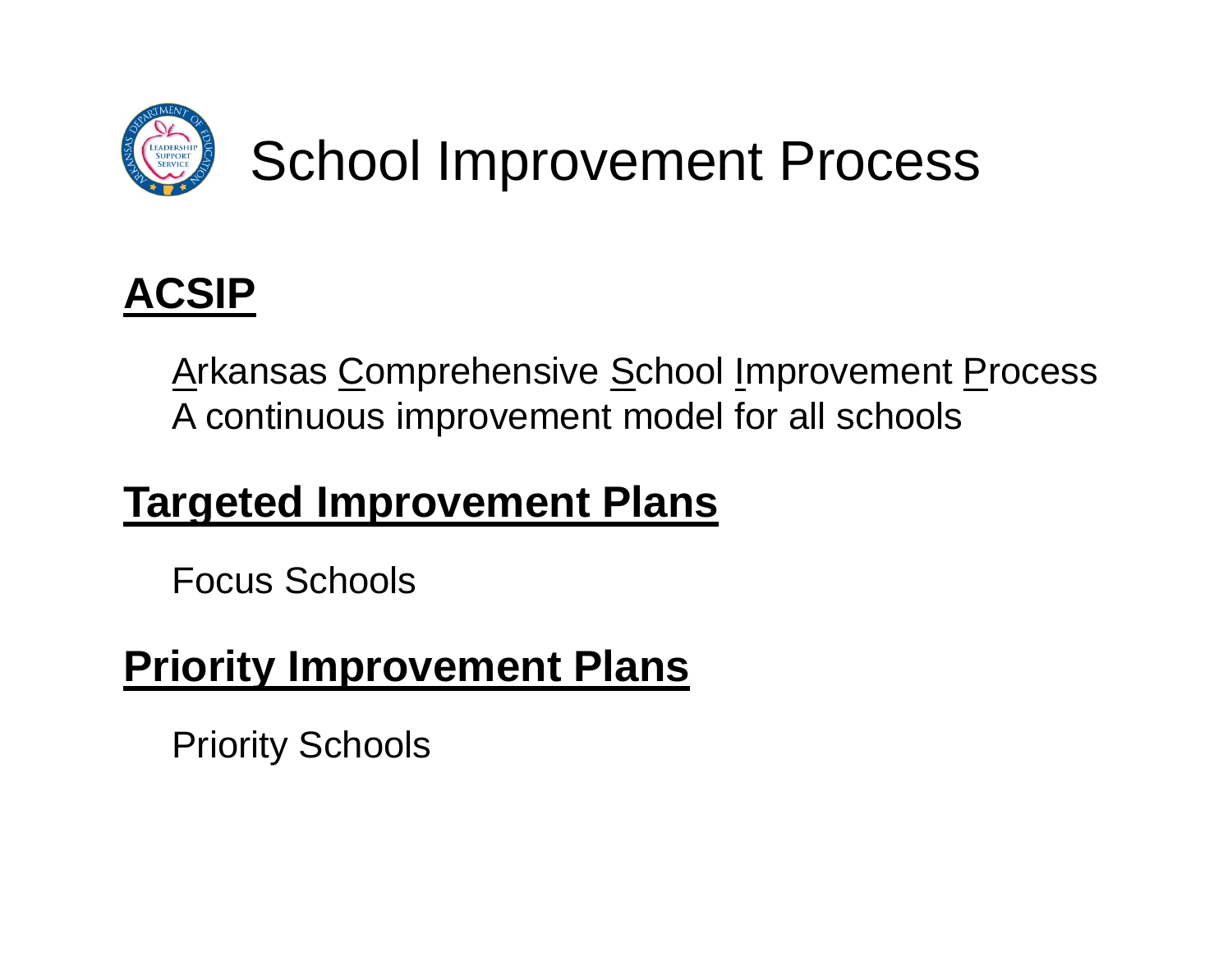

## School Classifications Related to School Improvement

### **Focus School (Federal)**

10 percent of schools with largest gaps between TAGG and non-TAGG

#### **Priority Schools (Federal)**

Lowest performing 5 percent of the schools as measured by proficiency on state assessment and graduation

#### **Academic Distress (State)**

A school where less than 49.5 percent of the students have scored proficient in the most recent consecutive three year period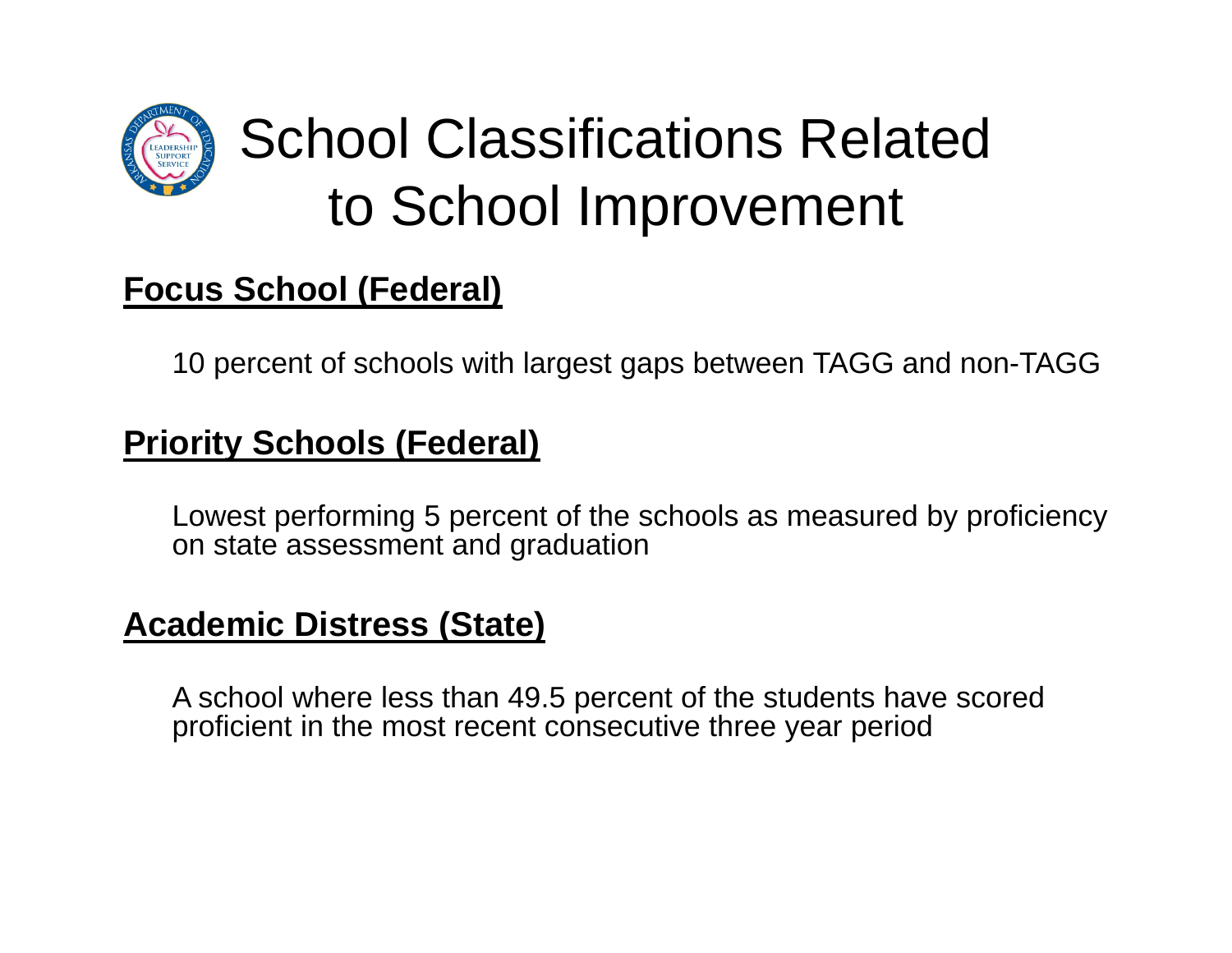

## School Classifications Related to School Improvement (cont.)

### **TAGG**

Targeted Achievement Gap Group Students with disabilitiesEnglish Language Learners Free / reduced lunch students

### **NON-TAGG**

Students not included in a group identified above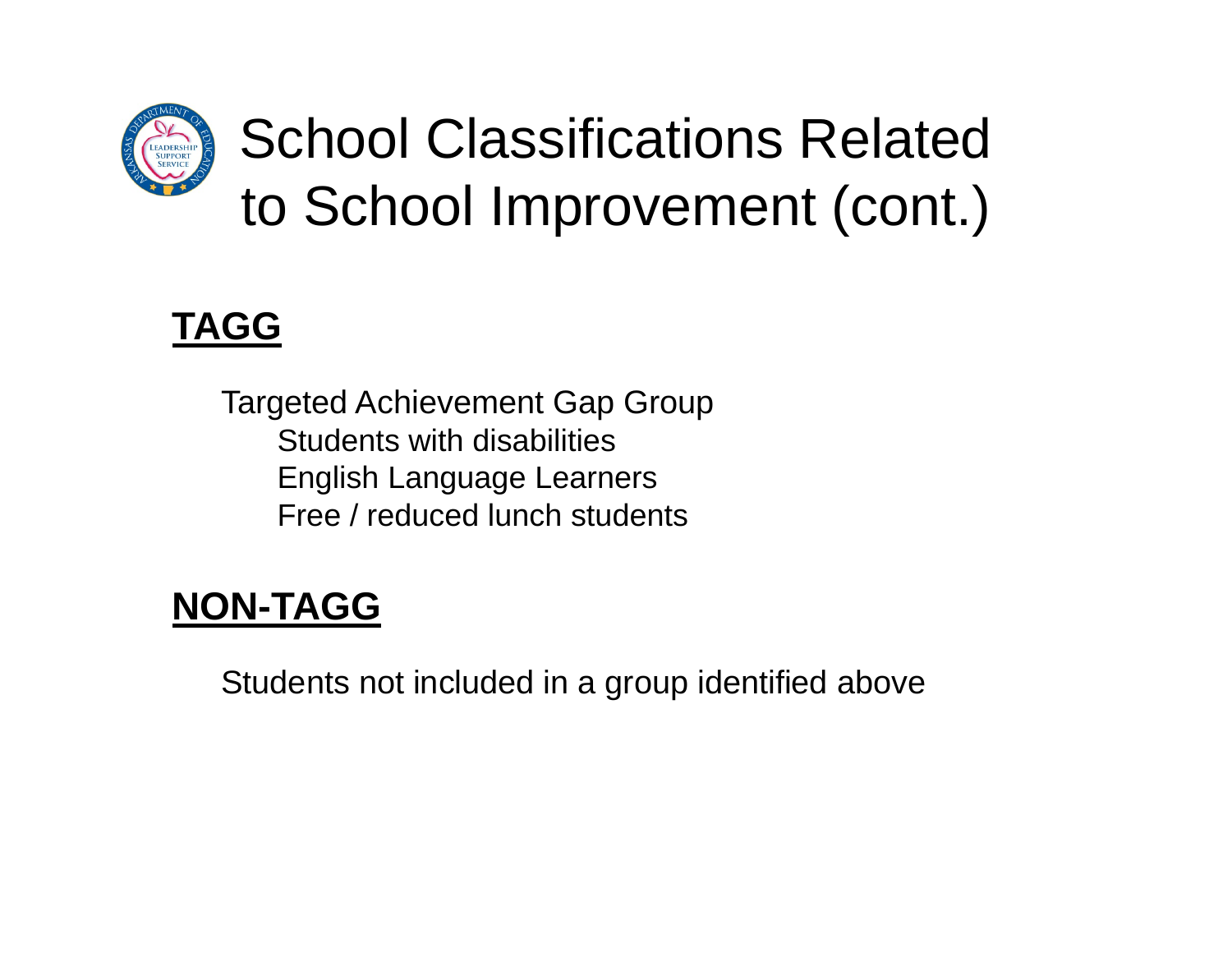

### 16 Focus Schools

8 Priority Schools

5 Schools Classified in Academic Distress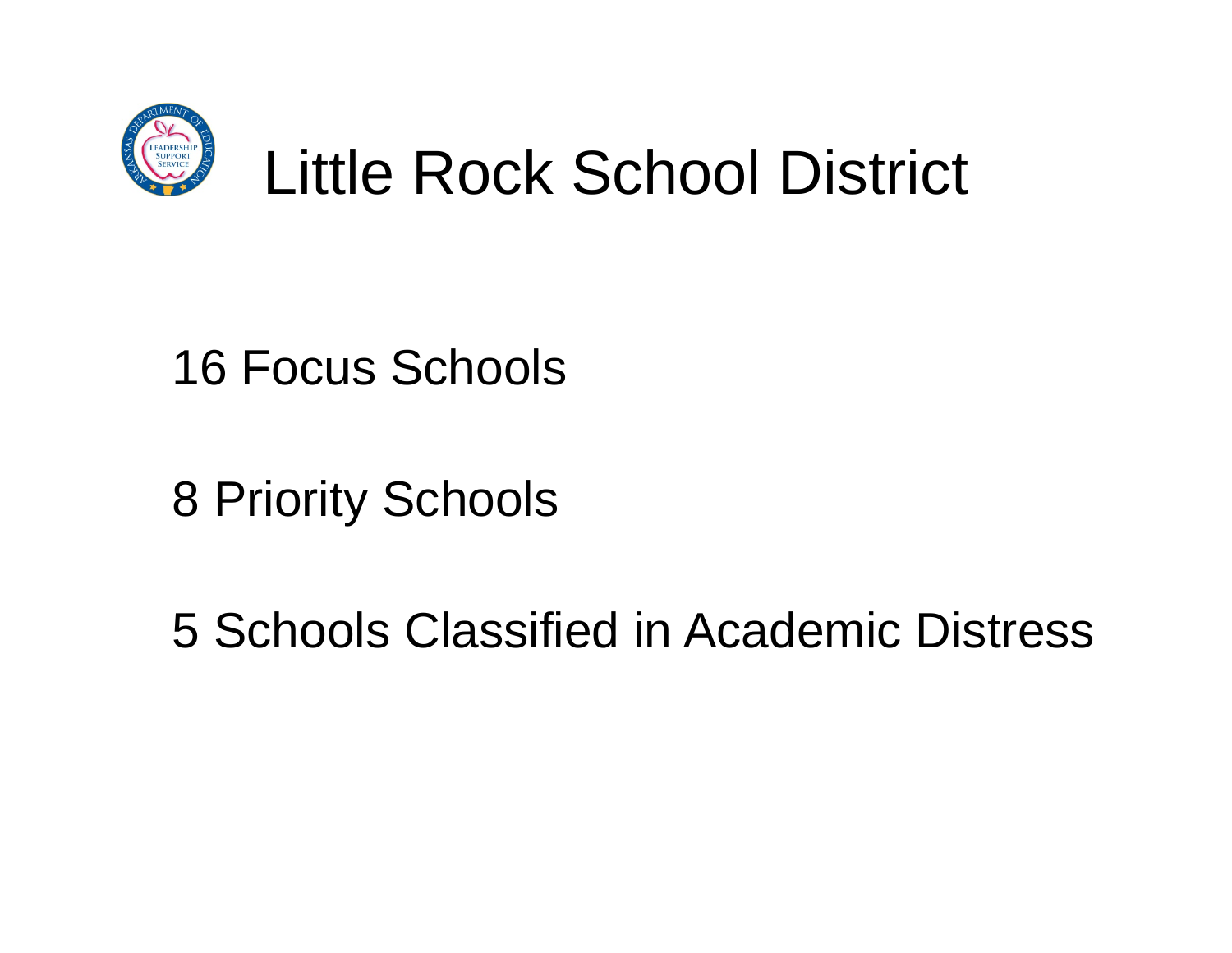

# Quarterly Reporting

To the State Board

School Leadership Reviews with District Leadership

District Leadership Reviews with School Board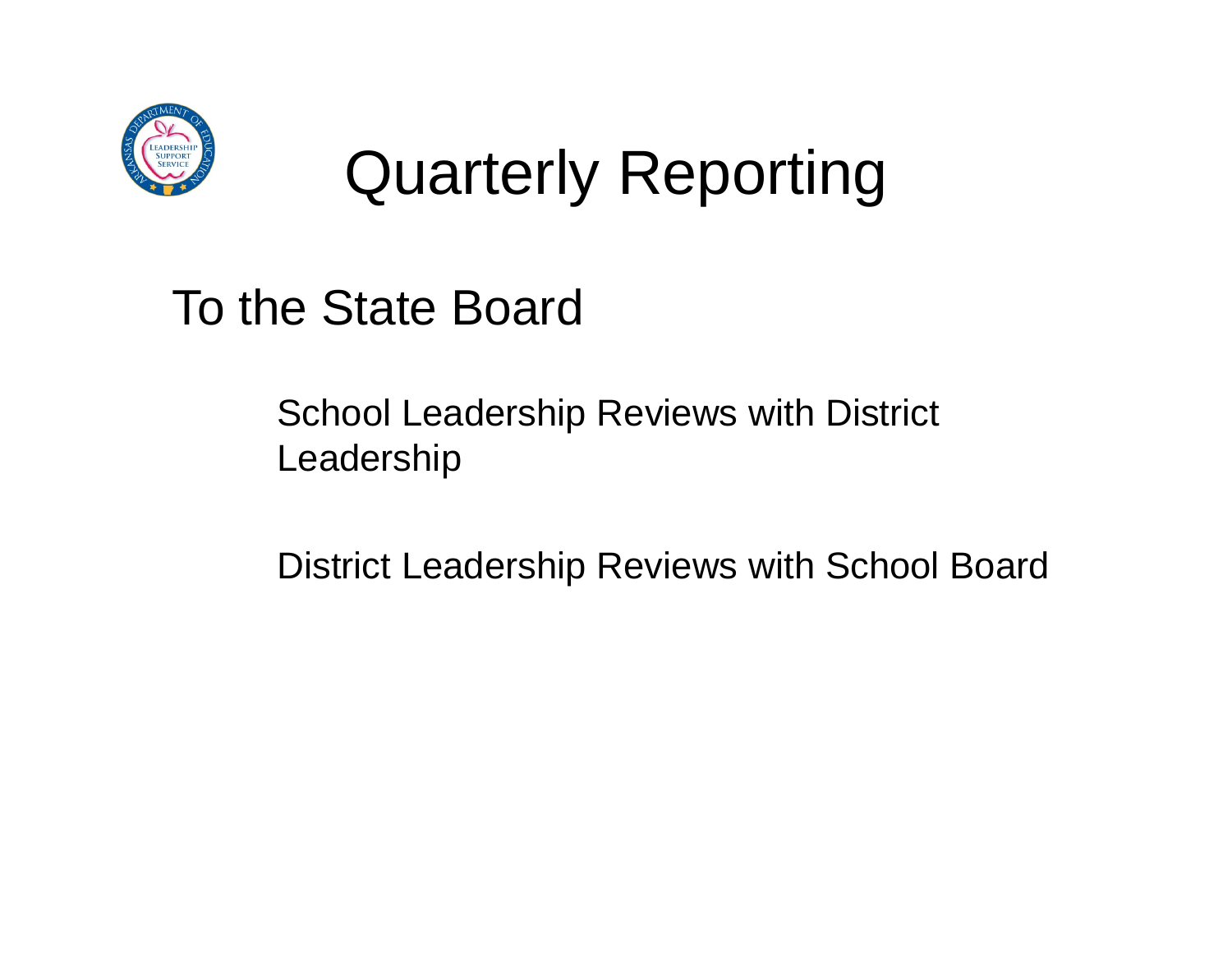

# Leading Indicators of the Systems Development

Data Systems

GradesAttendanceReferrals for behaviorUnits of InstructionTeacher AttendanceEntry Level Reading Entry Level Math

Decision Making

How are you using your data systems to guide decision making processes?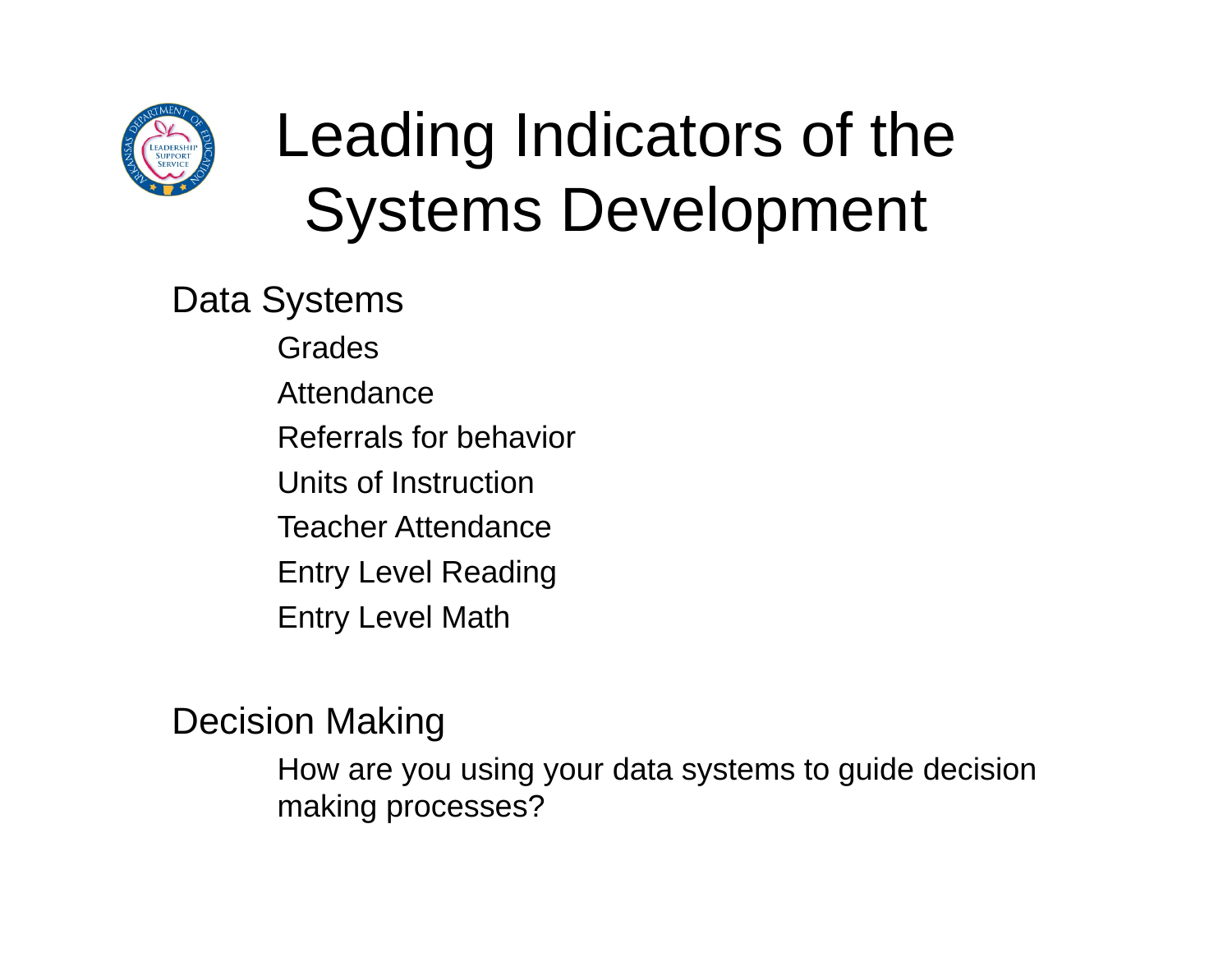

## Recommendations

#### **Recommendation #1:** PREVIOUSLY CLASSIFIED SCHOOLS

Because twenty of the schools were previously classified in Academic Distress, and two of the other four schools were classified as Priority, it was noted that they have goals and efforts currently in progress from prior ADE site reviews or technical assistance. **Thus, the review team is recommending continuation of the Priority Improvement Plans established for school year 2015-16,** but with modifications for greater clarity. ADE School Improvement Unit (SIU) staff will provide technical assistance to assist these twenty-two schools in **integrating into their current plans three targeted goals** that would be monitored monthly by the SIU. These overarching goals are: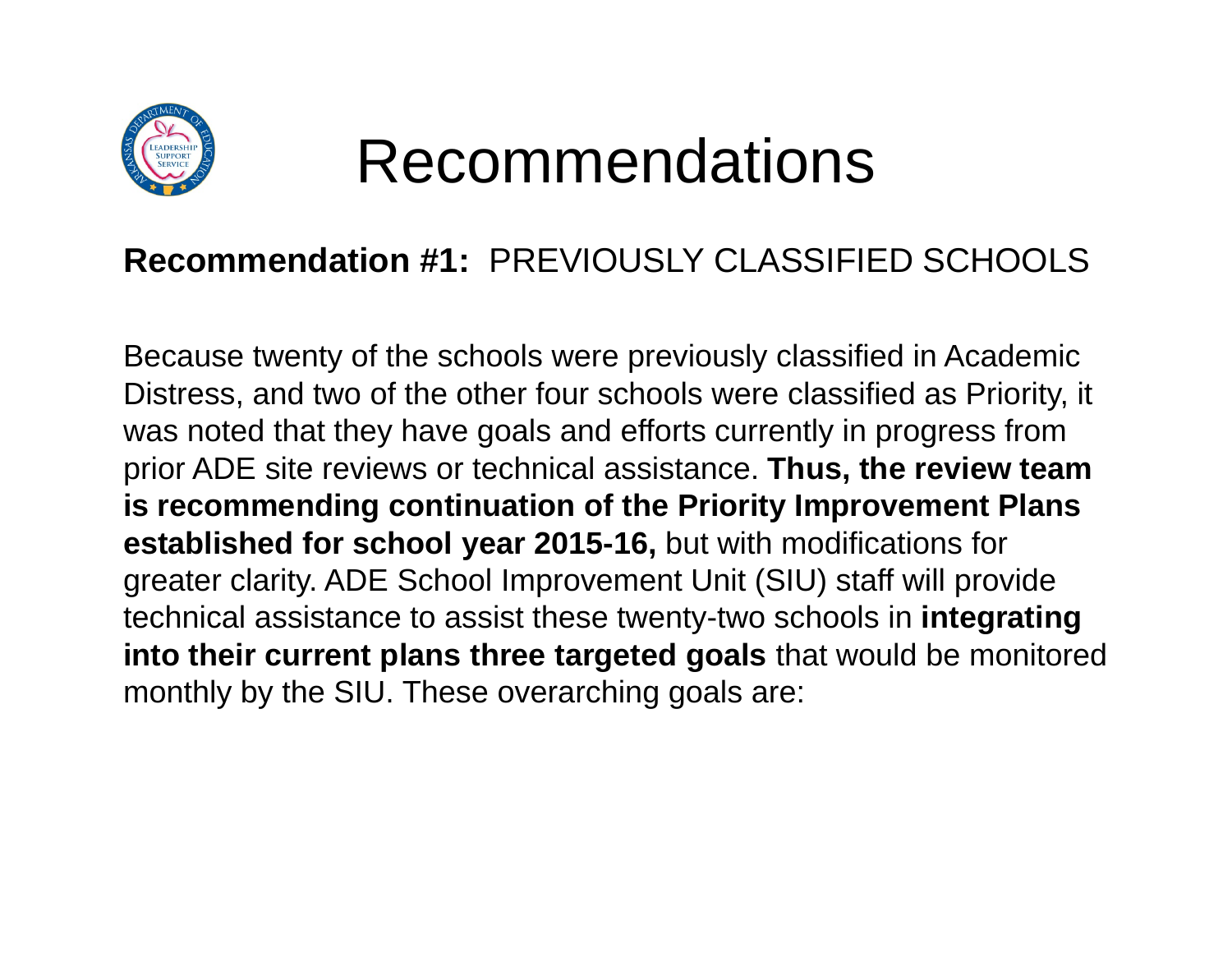

- 1. The School Improvement Leadership Team will develop a **clear and shared academic focus** that will lead to removal from Academic Distress.
- 2. The School Improvement Leadership Team in conjunction with all stakeholders will develop a **positive school culture**  conducive to learning and staff professional growth.
- 3. The School Improvement Leadership Team in conjunction with the District Improvement Leadership Team will develop a **culture of continuous improvement**.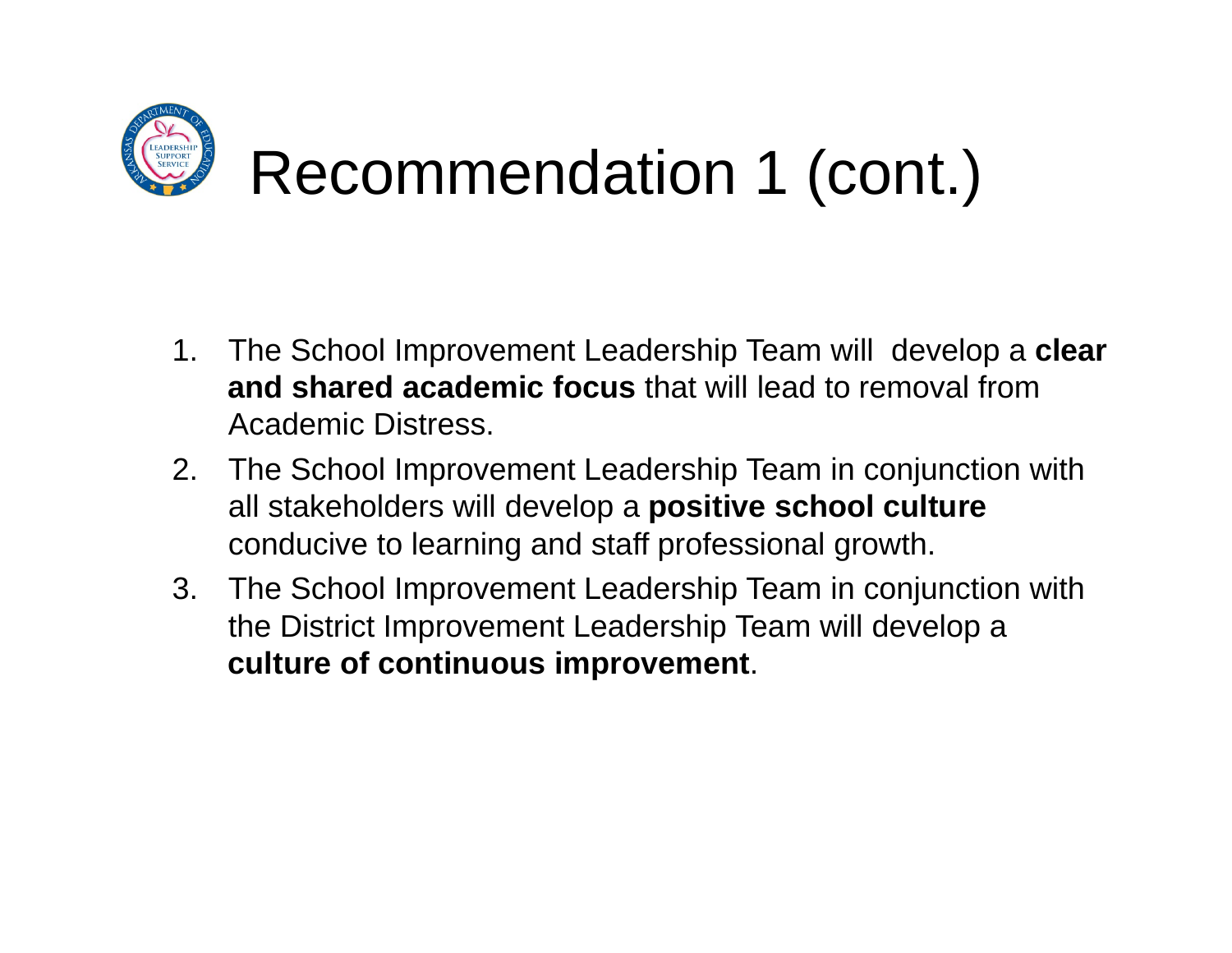![](_page_9_Picture_0.jpeg)

### **Recommendation #2:** NEWLY CLASSIFIED SCHOOLS**Not Applicable**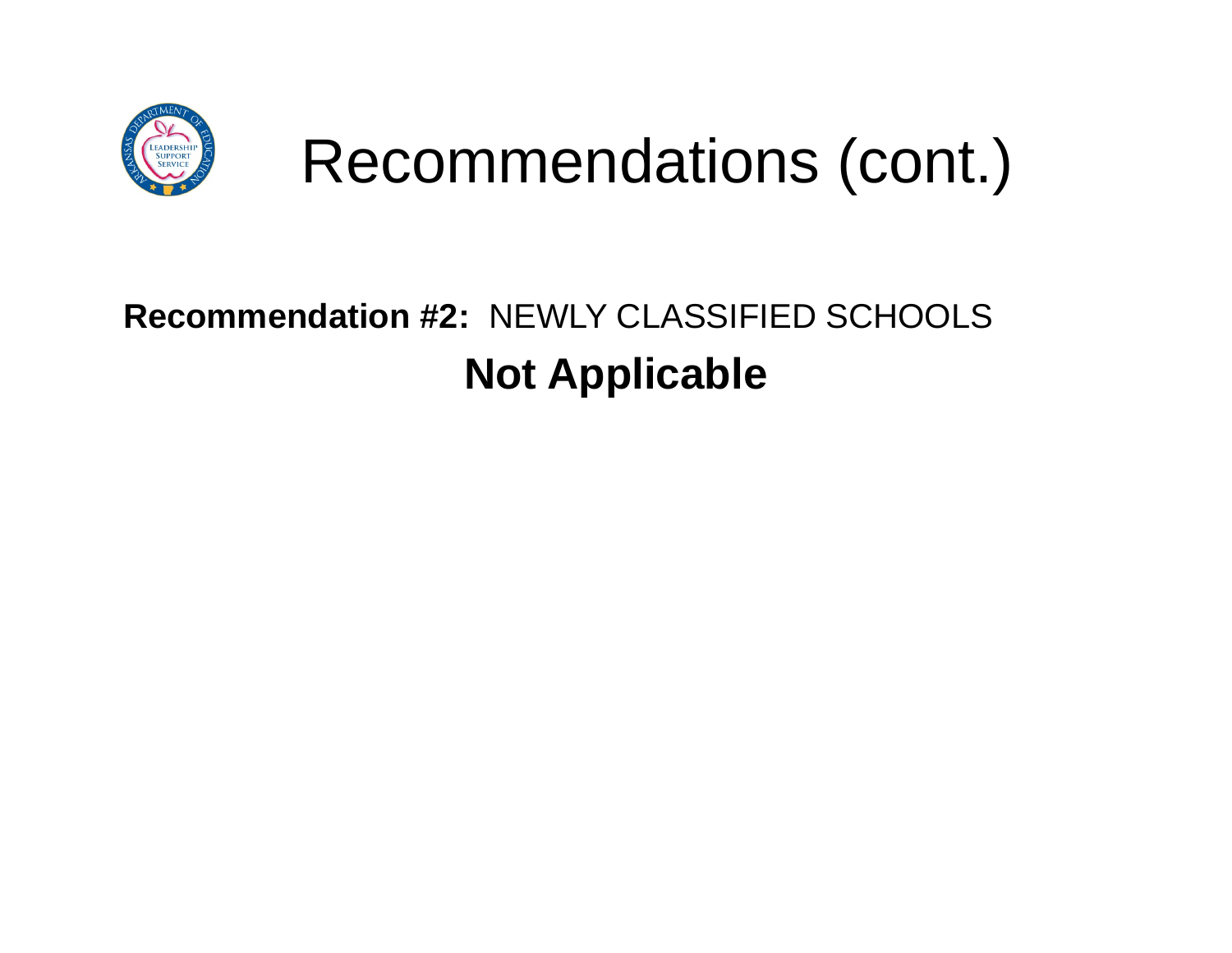![](_page_10_Picture_0.jpeg)

# Recommendations (cont.)

### **Recommendation #3:** DISTRICT WILL CLARIFY SUPPORT TO BE PROVIDED

It was noted during the site reviews that schools varied in the level of district support. No school reviewed by the ADE teams had a written document that outlined the level of support that a school would receive from the district.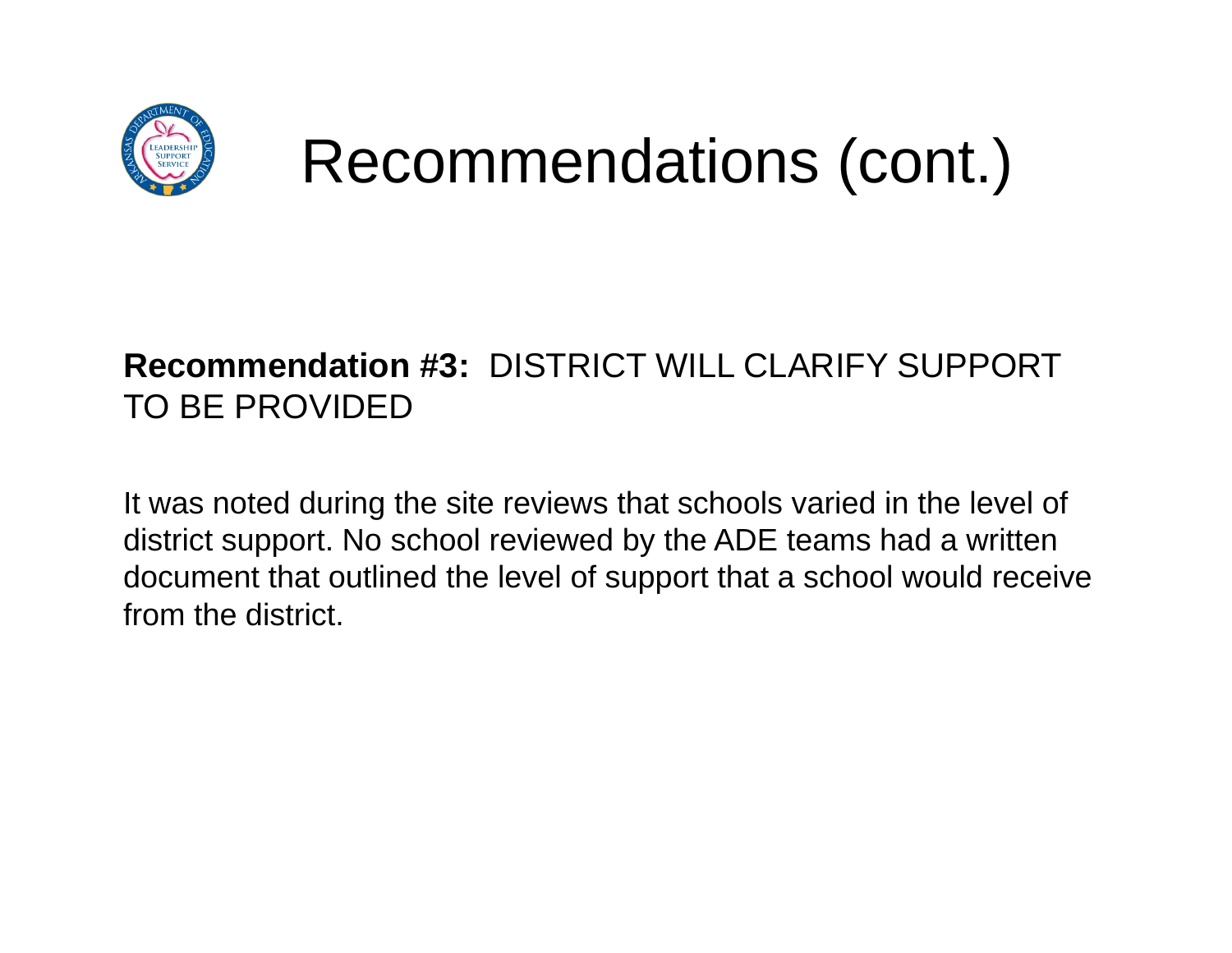![](_page_11_Picture_0.jpeg)

It is recommended that by September 15, 2016, the District Improvement Leadership Team, in consultation with the School Improvement Leadership Team and other stakeholders, will submit for State Board of Education review a plan of support for each school in Academic Distress. The plan will detail the types of support to be provided to each school and will be inclusive of, but not limited to:

• **The professional development plan of activities that will support the principal in becoming an accomplished turnaround principal** (identifying specific trainings, readings, mentors, and timelines for activities to occur and the expected outcome of each component of the activities). This plan shall include observation calibration training for Teacher Excellence and Support System (TESS) along with training in the use of the BloomBoard Insight Reports.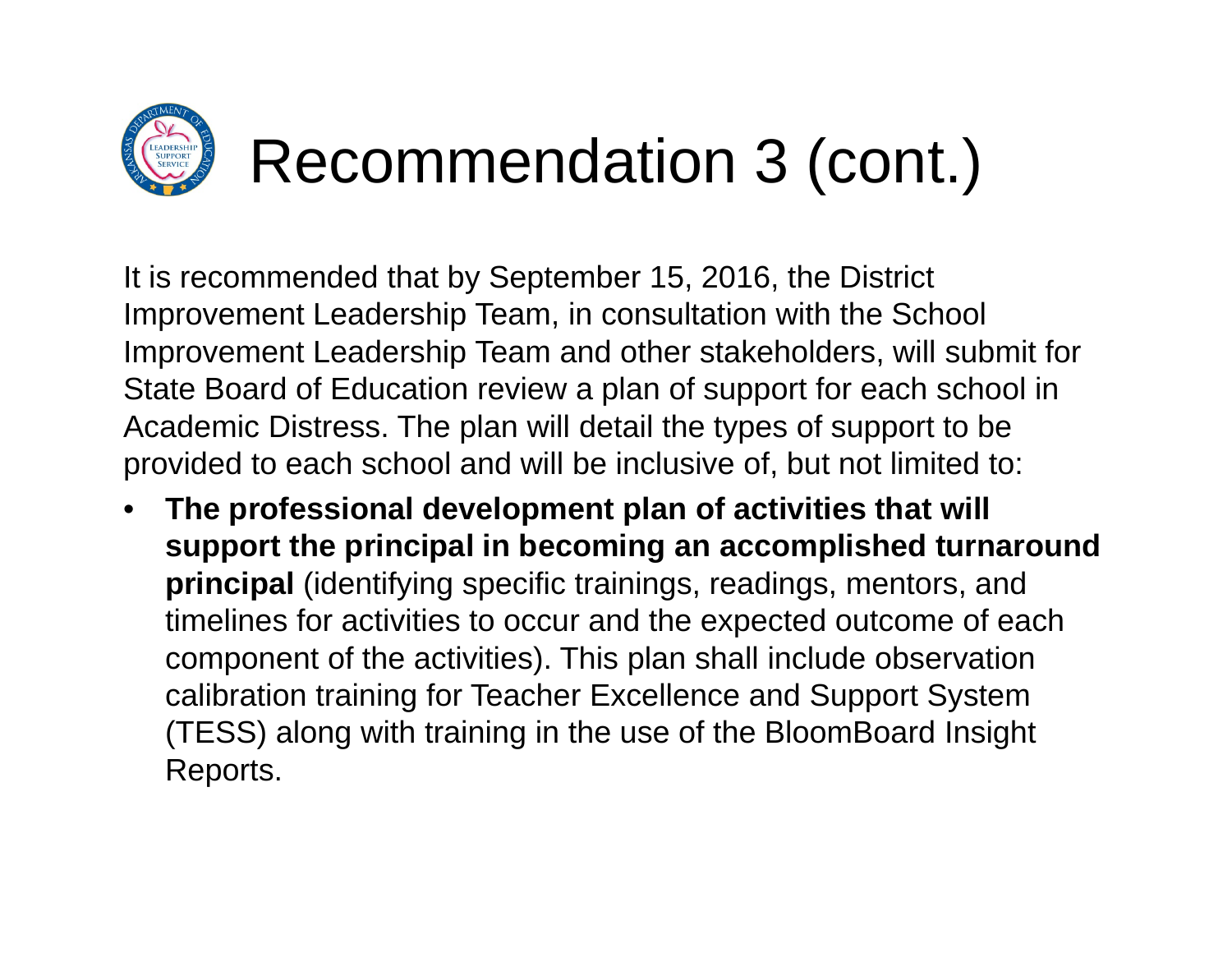![](_page_12_Picture_0.jpeg)

Further, district and school leaders will work with the ADE Educator Effectiveness Unit to align existing walk-through practices to be recorded as informal observations within the TESS (BloomBoard) process.

 $\bullet$  **A description of specific State and Federal Categorical**  (restricted funds) **funding provided to the school**. The funding description will clarify positions and programs purchased with categorical dollars; specify the amount of student improvement anticipated by the expenditure and how the effectiveness of the program or position will be evaluated in accordance with the anticipated student gains. The funds available and at the discretion of the School Improvement Leadership Team will be defined and the allowable use of the funds determined.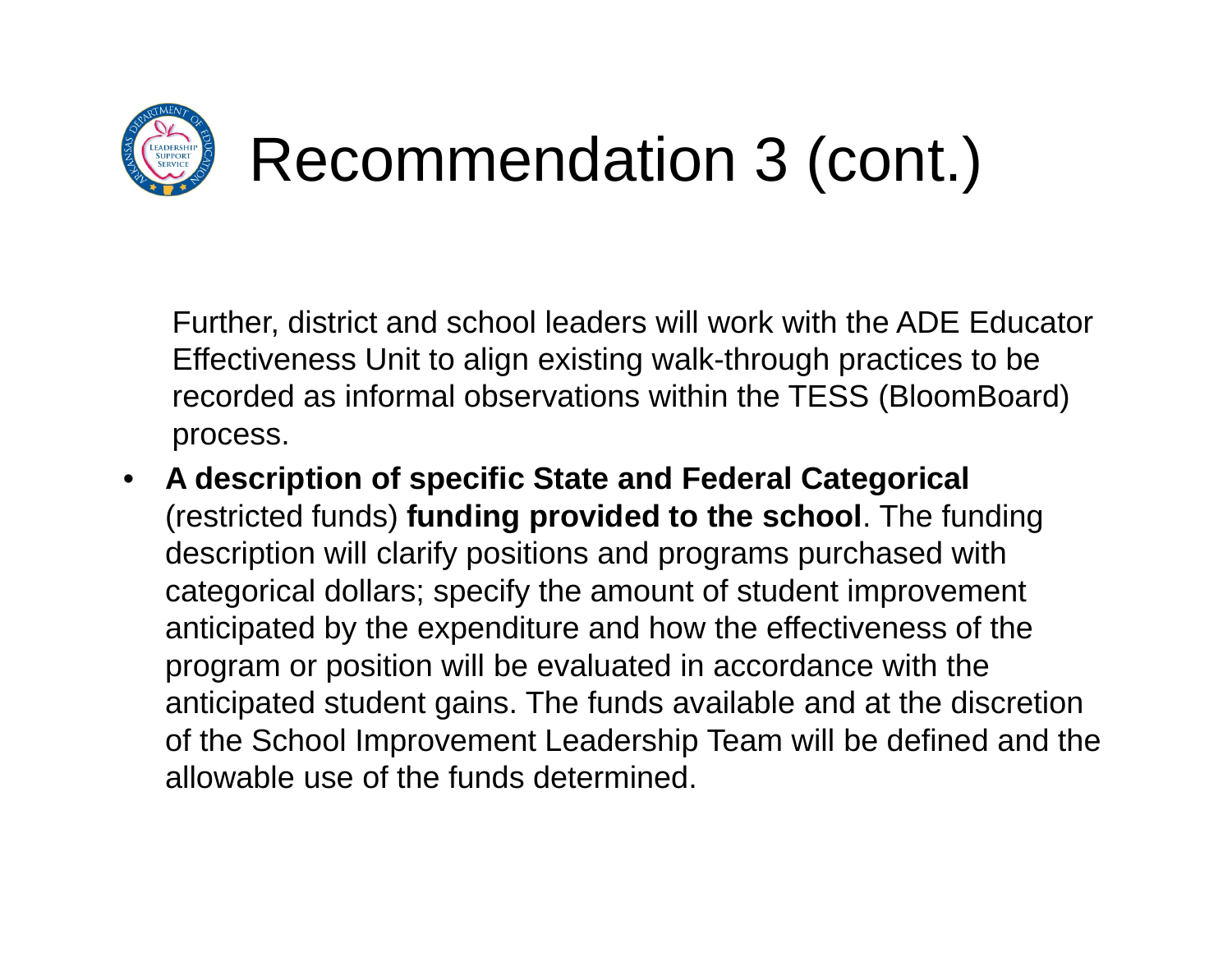![](_page_13_Picture_0.jpeg)

 $\bullet$  **The description of all assessments to be administered by the school and clear detail on how assessments will be utilized by teachers, instructional teams, and the School Improvement Leadership Team.** It is encouraged that the ACT Aspire Interim Assessments be used for progress monitoring. Post-unit assessments are to be developed by instructional teams specific to the units taught and may include both standards based questions and questions related to any foundational knowledge required as part of the units of instruction. Dates for assessments by grade level, expected levels of student achievement (SMART Goal), and clear use of each type of assessment will be detailed in the plan(s). It is encouraged that the school minimize assessment to Formative Assessments, Aspire Interims (or Aspire aligned interims), and Unit Assessments.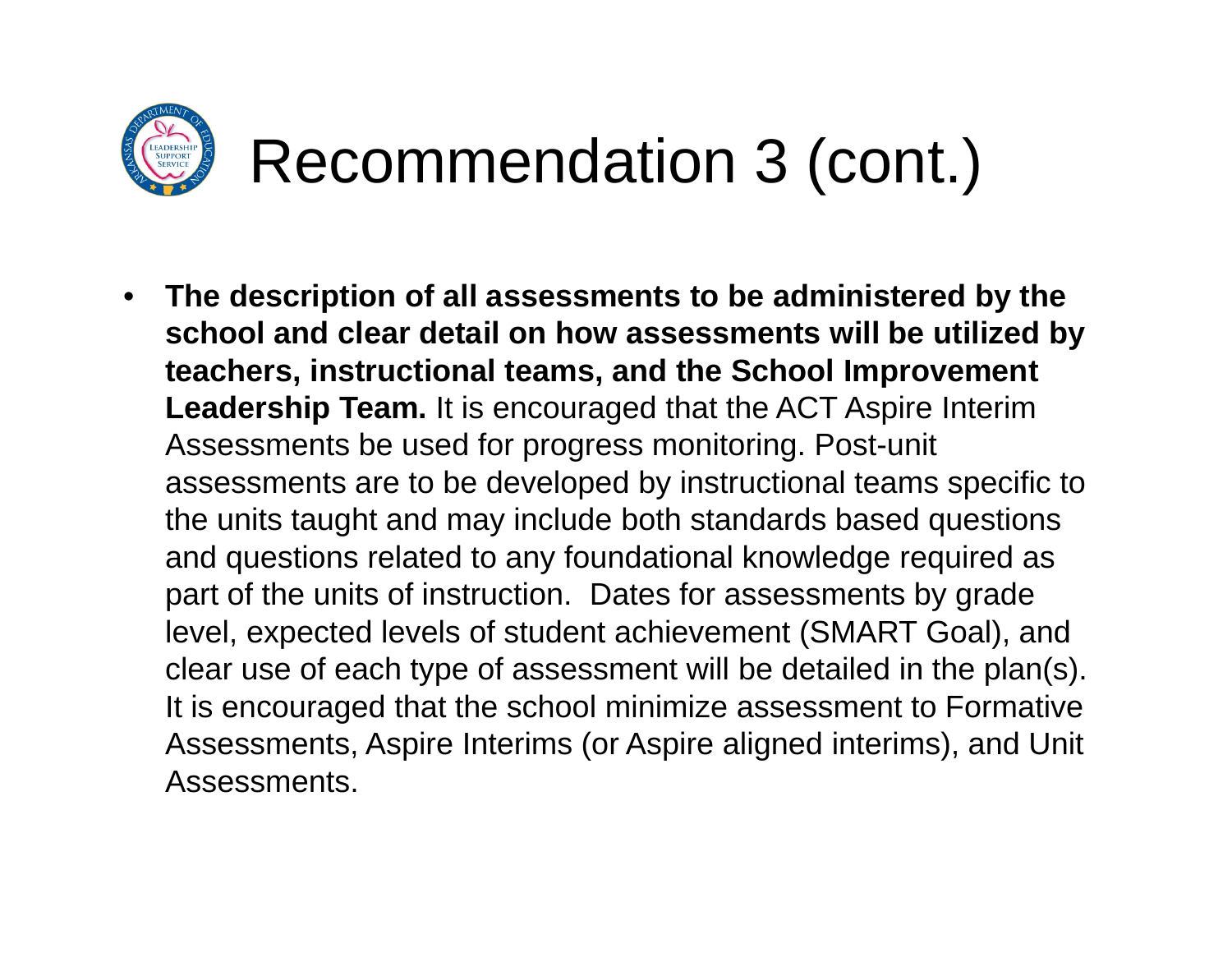![](_page_14_Picture_0.jpeg)

# Recommendation 3 (cont.)

Semester Exams may be substituted for the third Unit Assessment if all students at that grade level or subject area are administered the Semester Exam.

 $\bullet$  **The clarification of the decision making autonomy that each School Improvement Leadership Team will have**, and the parameters within which the team must operate. Included will be a description of the discretionary money/resources available to the School Improvement Leadership Team to support teacher development as needs are identified.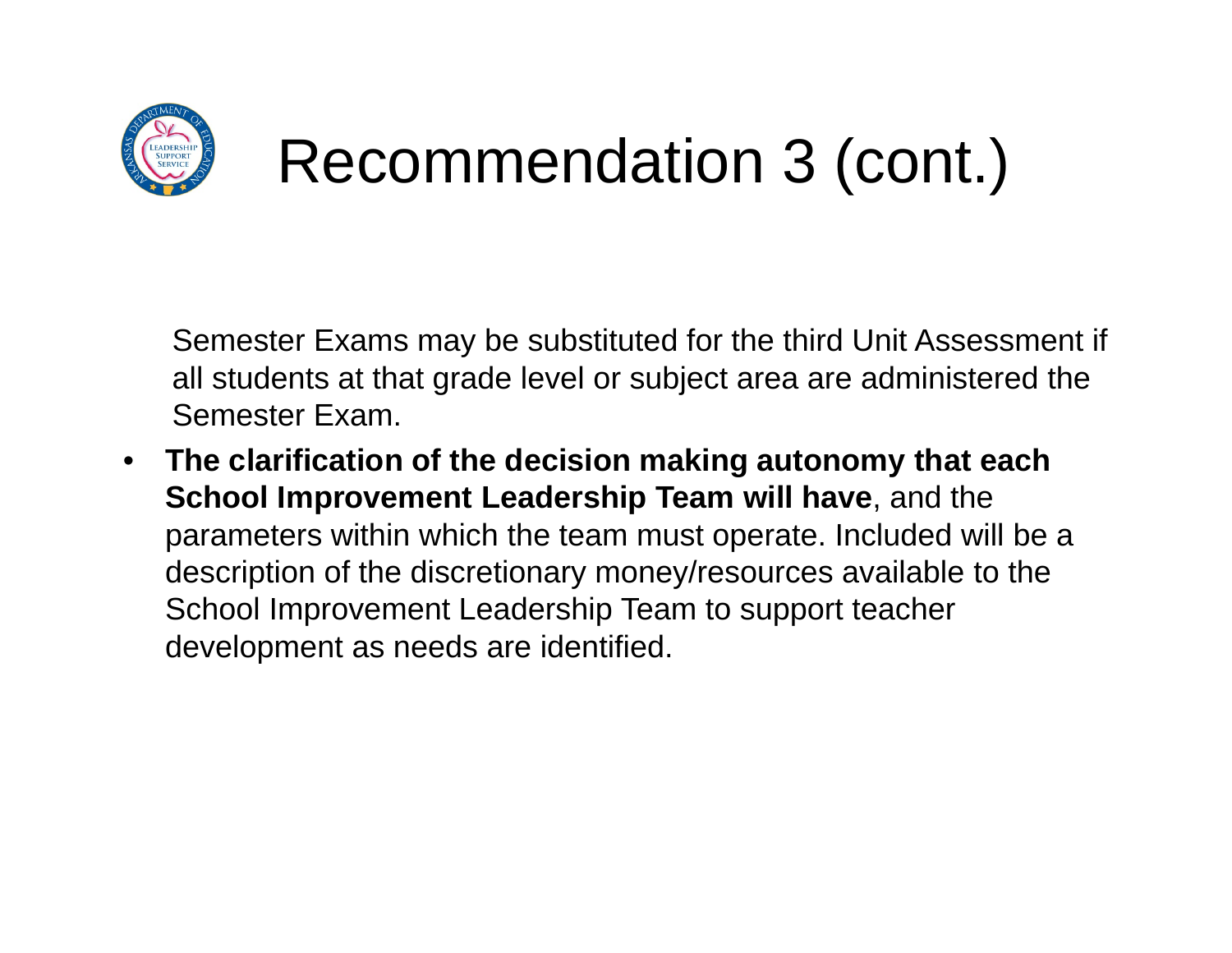![](_page_15_Picture_0.jpeg)

## Recommendation 3 (cont.)

- • **The description of how the district will attempt to retain effective teachers at the school,** and how the district will support the building in recruiting qualified teachers when openings occur. This would include how teachers are incentivized to remain at the school as well as the monitoring of teachers for their "feelings or perceptions" of support on a quarterly basis (ADE developed instrument or ADE approved instrument).
- $\bullet$  A description of the actions the district is taking to ensure that there is **curriculum alignment** in at least the areas of literacy and mathematics as assessed for accountability.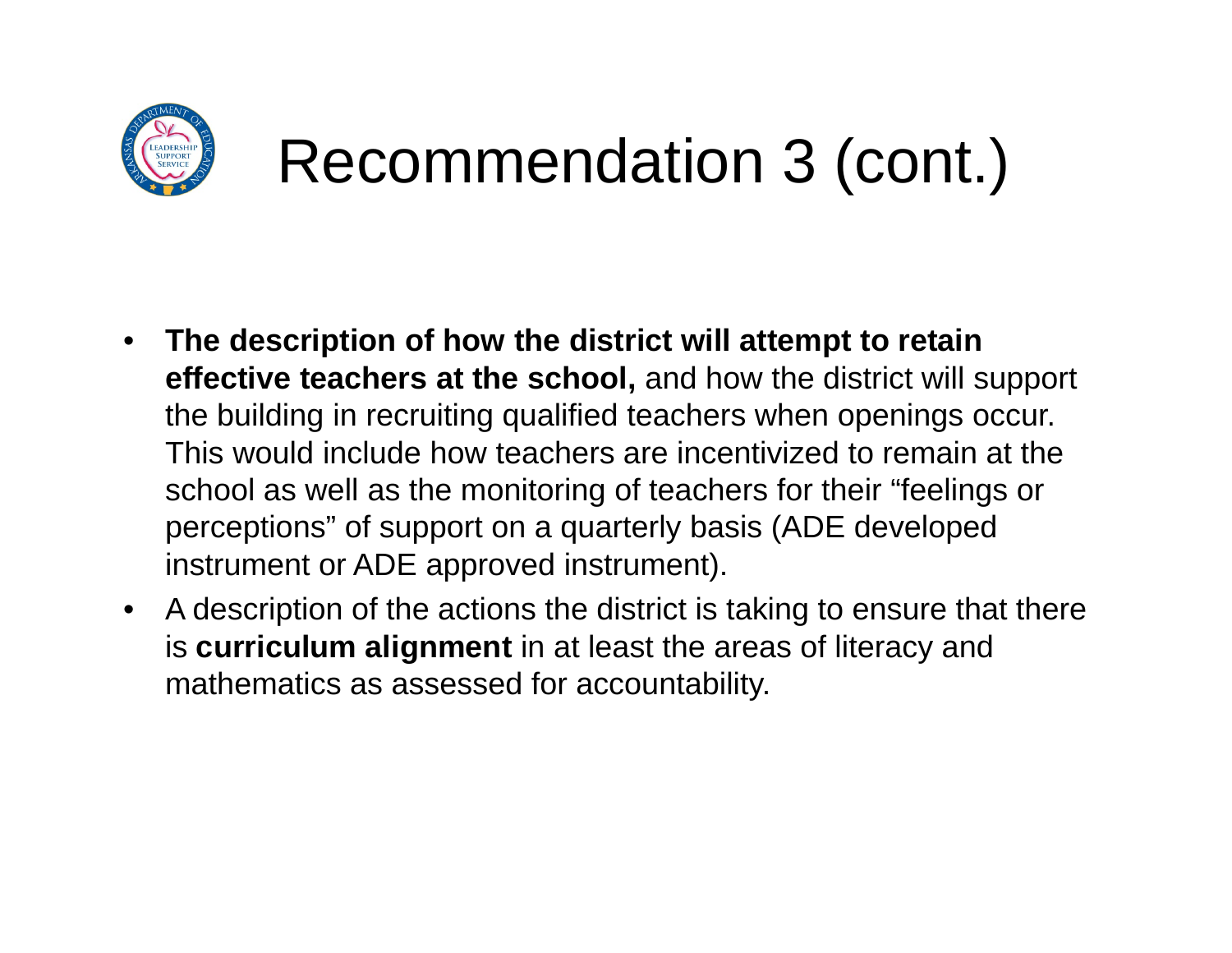![](_page_16_Picture_0.jpeg)

## Recommendation 3 (cont.)

- $\bullet$  **The description of the supports to be provided to engage parents and community in the turnaround efforts.** Specifically identify the activities that will be offered, a timeline and how the school will maintain and analyze data related to parent participation. The analysis should contrast parents of proficient students in contrast to parents of non-proficient students with the intent of providing additional services and support to parents of non-proficient students.
- $\bullet$  **The description of the supports to be provided in creating a positive learning environment and positive school climate.** It is encouraged that the district support the school in adopting a Positive Behavior Intervention System as well as other culture improvement strategies.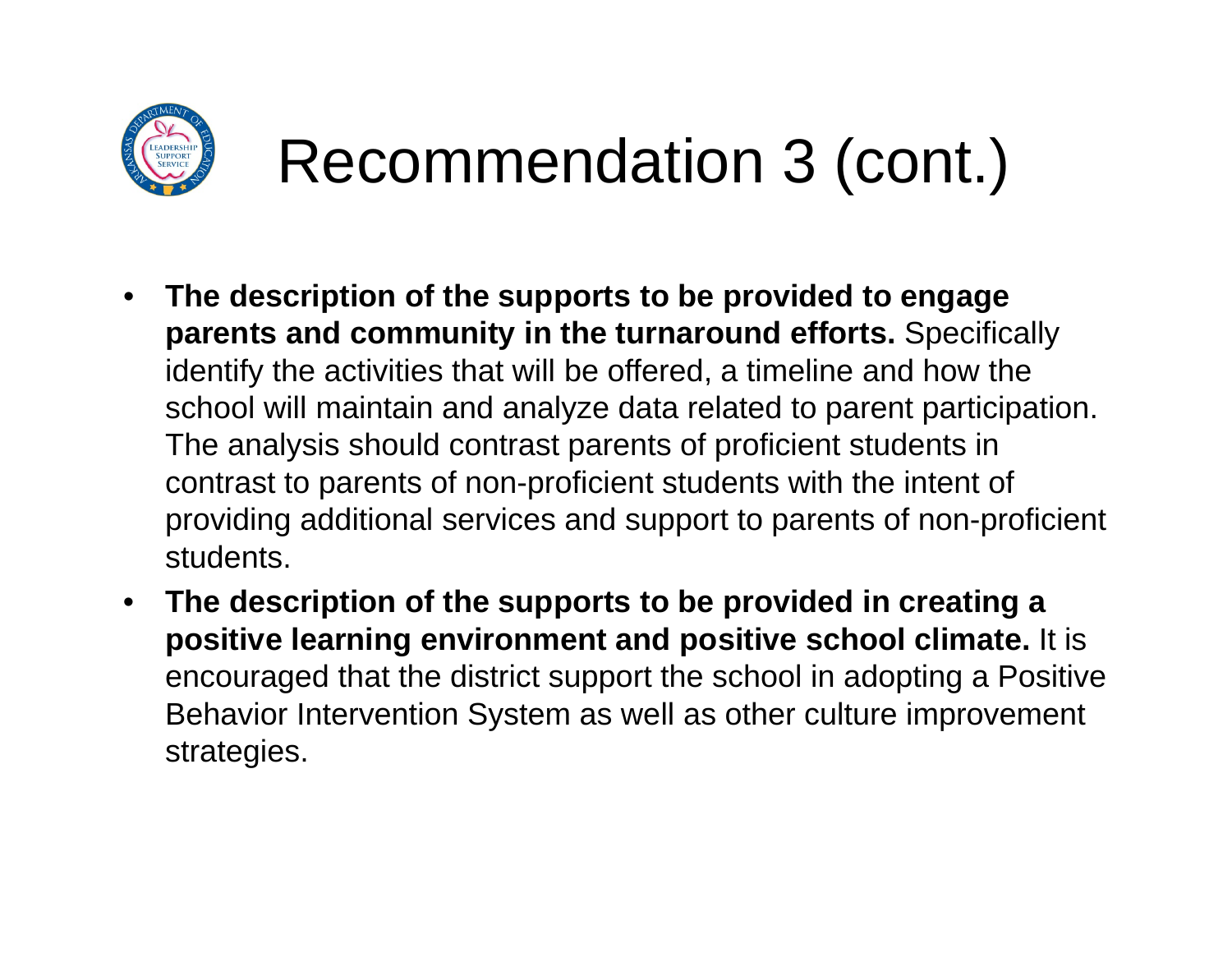![](_page_17_Picture_0.jpeg)

## Recommendations (cont.)

### **Recommendation #4:** INFORMING AND DEVELOPING THE LOCAL SCHOOL BOARD

The local school board holds accountability for the progress of students. The National School Boards Association in conjunction with the Center for Public Education have identified characteristics of effective school boards. These include and require that school boards are data literate, allocate resources to needs, and maintain a focus on student achievement goals. To support the local school board in being effective, the review teams make the following recommendation: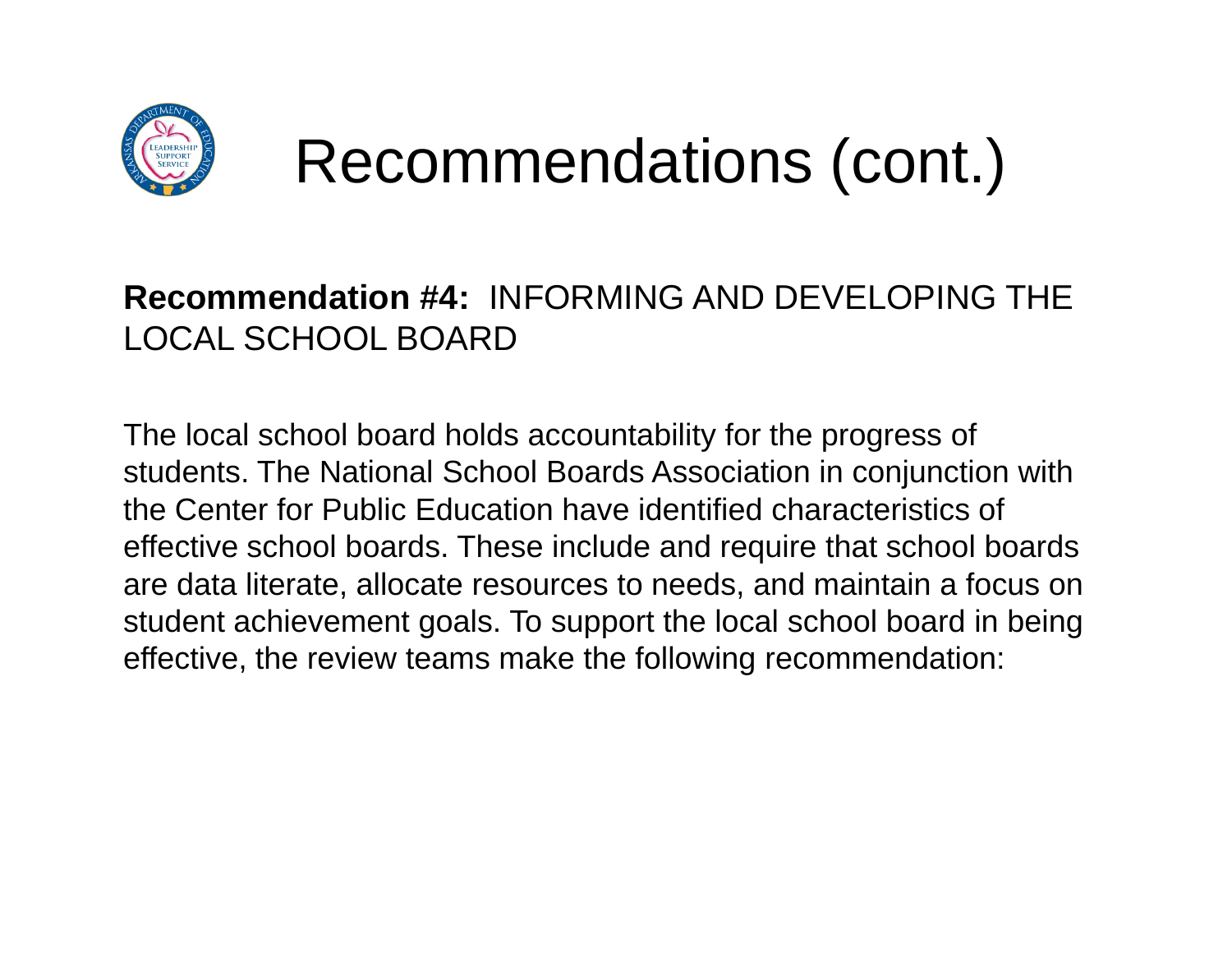![](_page_18_Picture_0.jpeg)

# Recommendation 4 (cont.)

In conjunction with the School Improvement Leadership Team, and the designated team from the Arkansas Department of Education, the **District Improvement Leadership Team will present the school's required quarterly progress report to the local school board** and discuss supports, actions, and/or trainings in which the local school board can participate to further support the school or schools.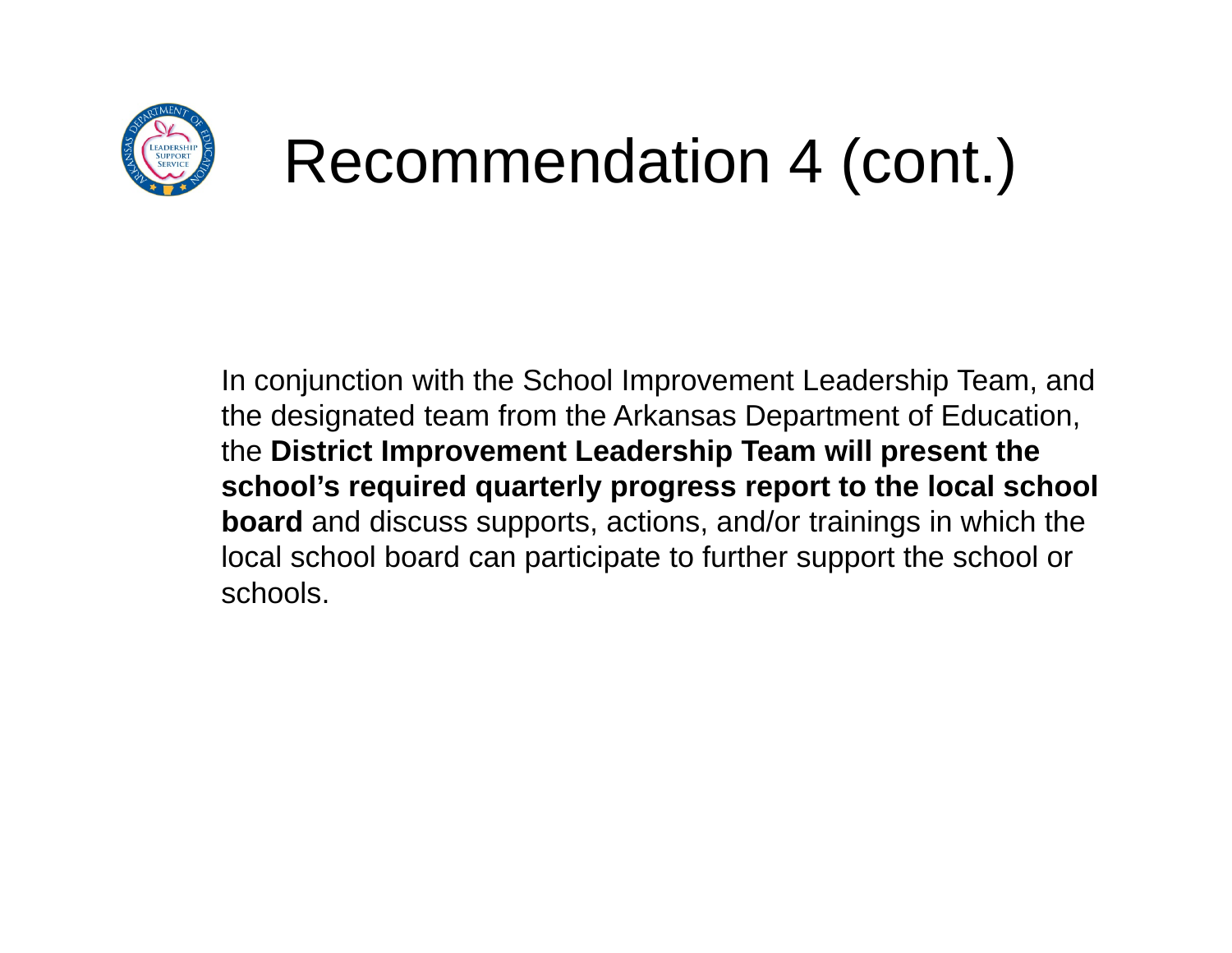![](_page_19_Picture_0.jpeg)

### 45 Day Progress Report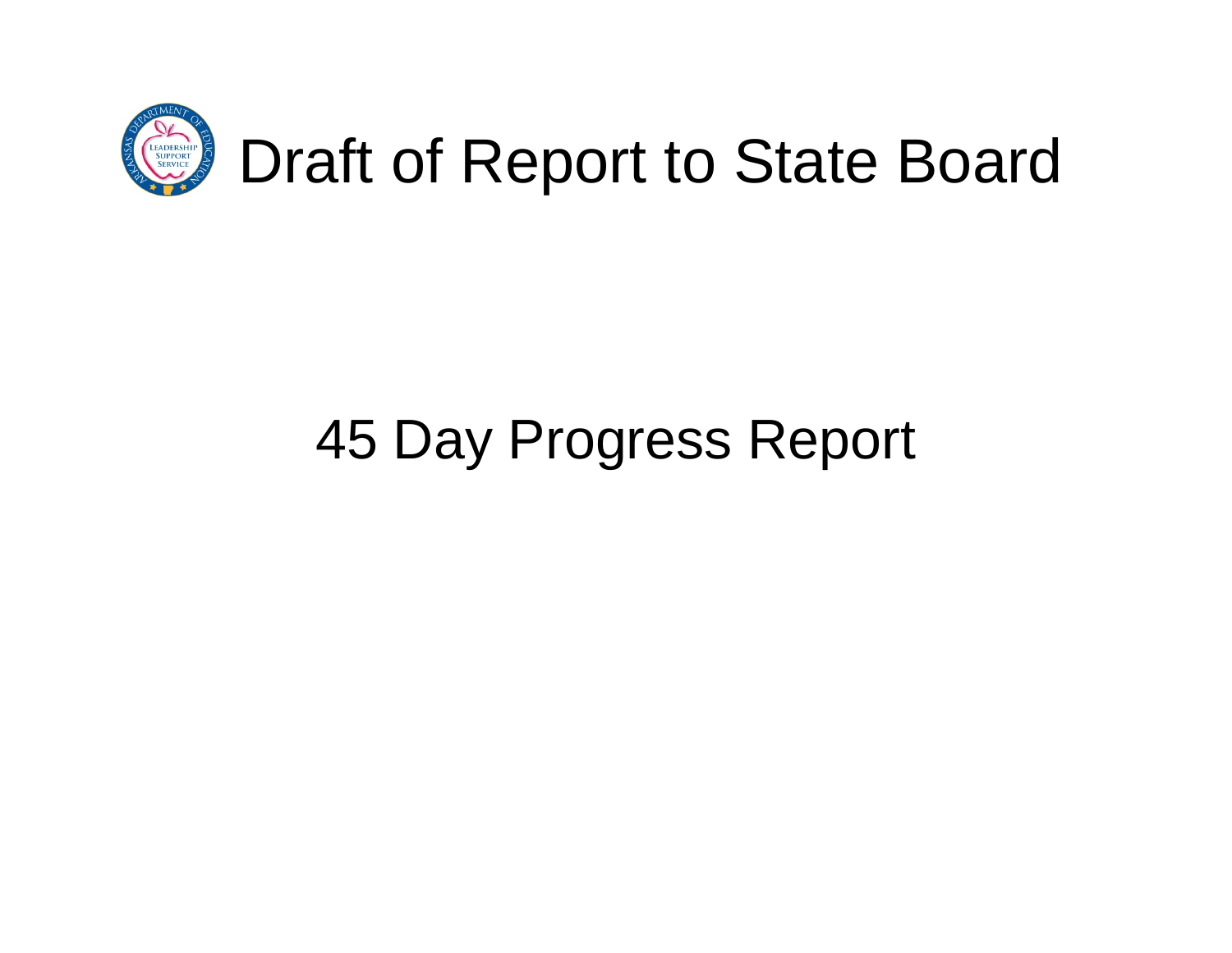![](_page_20_Picture_0.jpeg)

## Resources for Training

#### **National School Boards Association**

https://www.nsba.org

#### **National Center for Urban School Transformation**

http://go.sdsu.edu/education/ncust/

**Center on School Turnaround at WestEd**

https://www.wested.org/project/center-on-school-turnaround-at-wested/

**Center on Great Teachers & Leaders**

http://www.gtlcenter.org/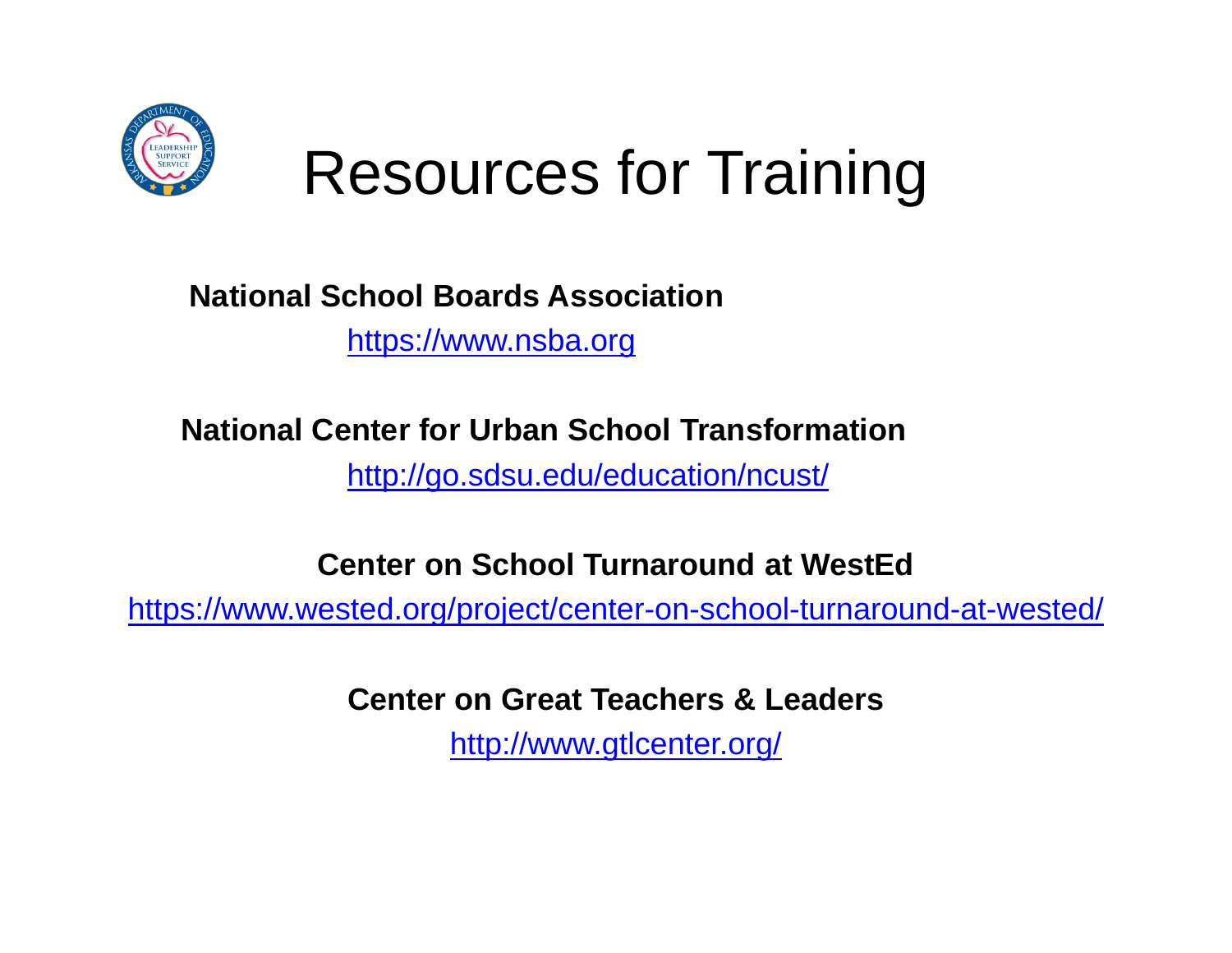![](_page_21_Picture_0.jpeg)

## Resources Available

National School Boards Associationhttps://www.nsba.org/

Arkansas School Boards Associationhttp://arsba.org/

Arkansas Department of Education http://www.arkansased.gov/

U.S. Department of Education http://www.ed.gov/

Data F1rsthttp://www.data-first.org/

The Education Trusthttps://edtrust.org/

National Center for Education Statisticshttps://nces.ed.gov/

National Center on Assessment and Accountability for Special Education http://www.ncaase.com/